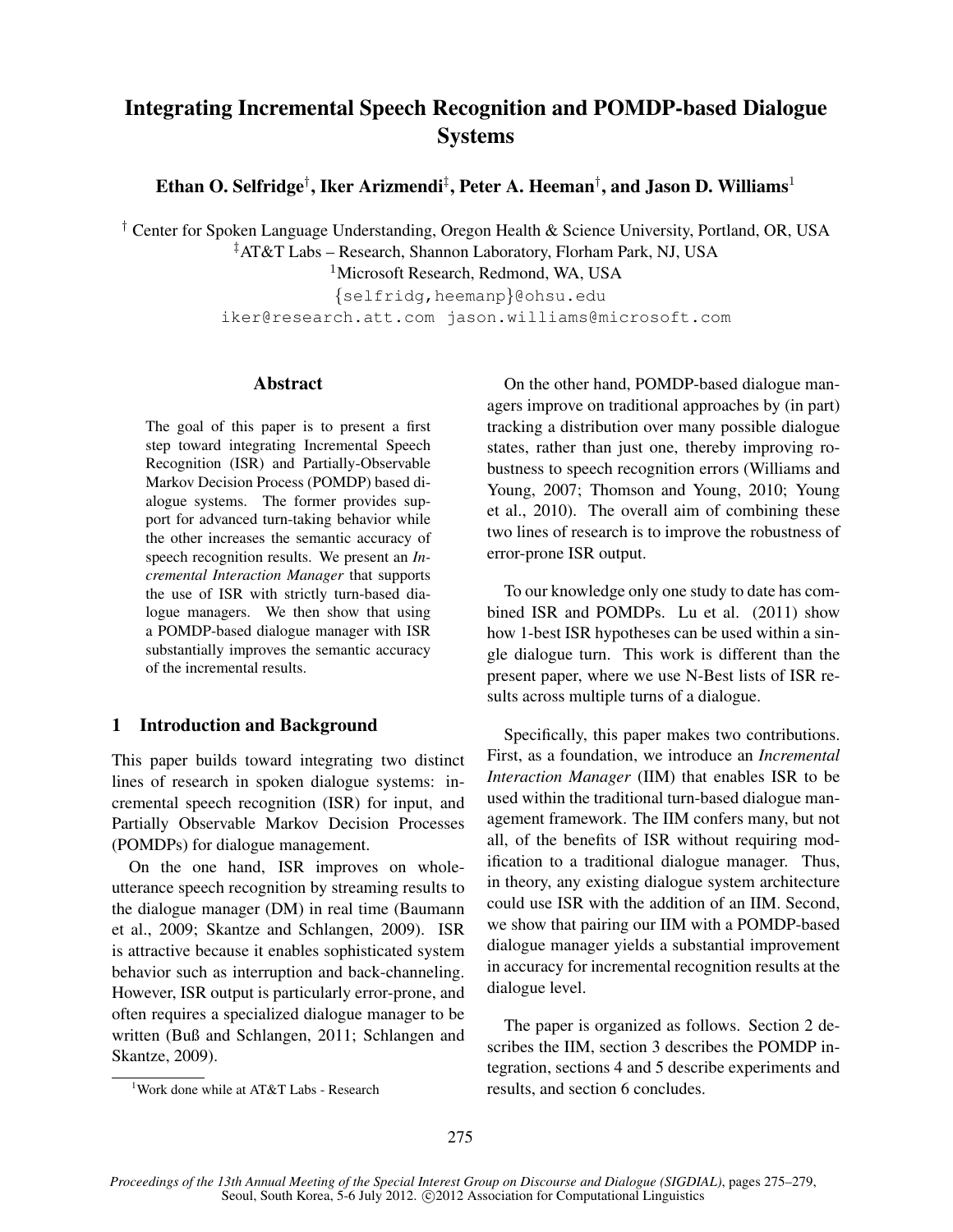|                                                   |                    | Original | Copied         |                  |
|---------------------------------------------------|--------------------|----------|----------------|------------------|
| <b>ISR</b>                                        | HМ                 | DM state | DM state       | DM Action        |
| Prompt: "Where are you leaving from?"             |                    |          |                |                  |
| yew                                               | Rej. P             | $\theta$ | $\theta$       |                  |
| ridge                                             | Acc. $P / Rej. A$  |          | 0              | "I'm sorry"      |
| mckee                                             | Acc. $P / Acc. A$  |          |                | "Ok, Mckee"      |
| mckeesport                                        | Acc. $P / Acc. A$  | $\theta$ | $\overline{c}$ | "Ok, Mckeesport" |
| mckeesport center                                 | Acc. $P / Rej$ . A |          | 2              | "Ok, Mckeesport" |
| Prompt: "Ok, Mckeesport. Where are you going to?" |                    |          |                |                  |
| pitt                                              | Acc. $P / Rej. A$  | 2        | 4              | "I'm sorry"      |
| pittsburgh                                        | Acc. $P / Acc. A$  |          |                | "Ok, Pittsburgh" |

Table 1: Example IIM operation.  $P =$  partial ISR result; A = dialogue action.

#### 2 Incremental Interaction manager

The Incremental Interaction Manager (IIM) mediates communication between the incremental speech recognizer and the DM. The key idea is that the IIM evaluates potential dialogue moves by applying ISR results to temporary instances of the DM. The IIM *copies* the current state of the DM, provides the copied DM with a recognition result, and inspects the action that the copied DM would take.<sup>2</sup> If the action does not sufficiently advance the dialogue (such as re-asking the same question), the action is rejected and the copied DM is discarded. If the action advances the dialogue (such as asking for or providing new information), then that action is immediately executed.

The system should gracefully handle revisions following a premature action execution, and a copying procedure is a viable solution for any DM. When a revision is received, a *second* copy of the original DM is made and the new ISR result is passed to that second copy; if that second copy takes an action that advances the dialogue *and is different* from the action generated by the first copy, then the first action is terminated, the first copy of the DM is discarded, the second action is initiated, and the second copy assumes the position of the first copy. Additional revisions can be handled by following the same procedure. Terminating a speech action and immediately starting another can be jarring ("Say a city / Ok, Boston..."), which can be mitigated by preceding actions with either a sound or simple silence (at the expense of some response delay). Once recognition is complete, the copied DM is installed as the new original DM.

Many ISR results can be discarded before passing them to the DM. First, only incremental results that could correspond to complete user utterance are considered: incomplete results are discarded and never passed to the DM. In addition, ISR results are often unstable, and it is undesirable to proceed with an ISR result if it will very likely be revised. Thus each candidate ISR result is scored for stability (Selfridge et al., 2011) and results with scores below a manually-set threshold are discarded.

Table 1 shows an example of the recognizer, the IIM, and the DM. For sake of clarity, stability scores are not shown. The system asks "Where are you leaving from?" and the user answers "Mckeesport Center." The IIM receives five ISR results (called *partials*), rejecting the first, *yew*, because its stability score is too low (not shown). With the second, *ridge*, it copies the DM, passes *ridge* to the copy, and discards the action of the copied DM (also discarded) because it does not advance the dialogue. It accepts and begins to execute the action generated by the third partial, *mckee*. The fourth partial revises the action, and the fifth action is rejected since it is the same. The original DM is then discarded and the copied DM state is installed in its place.

Overall, the IIM enables a turn-based DM to enjoy many of the benefits of ISR – in particular, the ability to make turn-taking decisions with a complete account of the dialogue history.

<sup>2</sup> If the DM design does *not* force a state transition following a result then the DM supplies the the action without copying.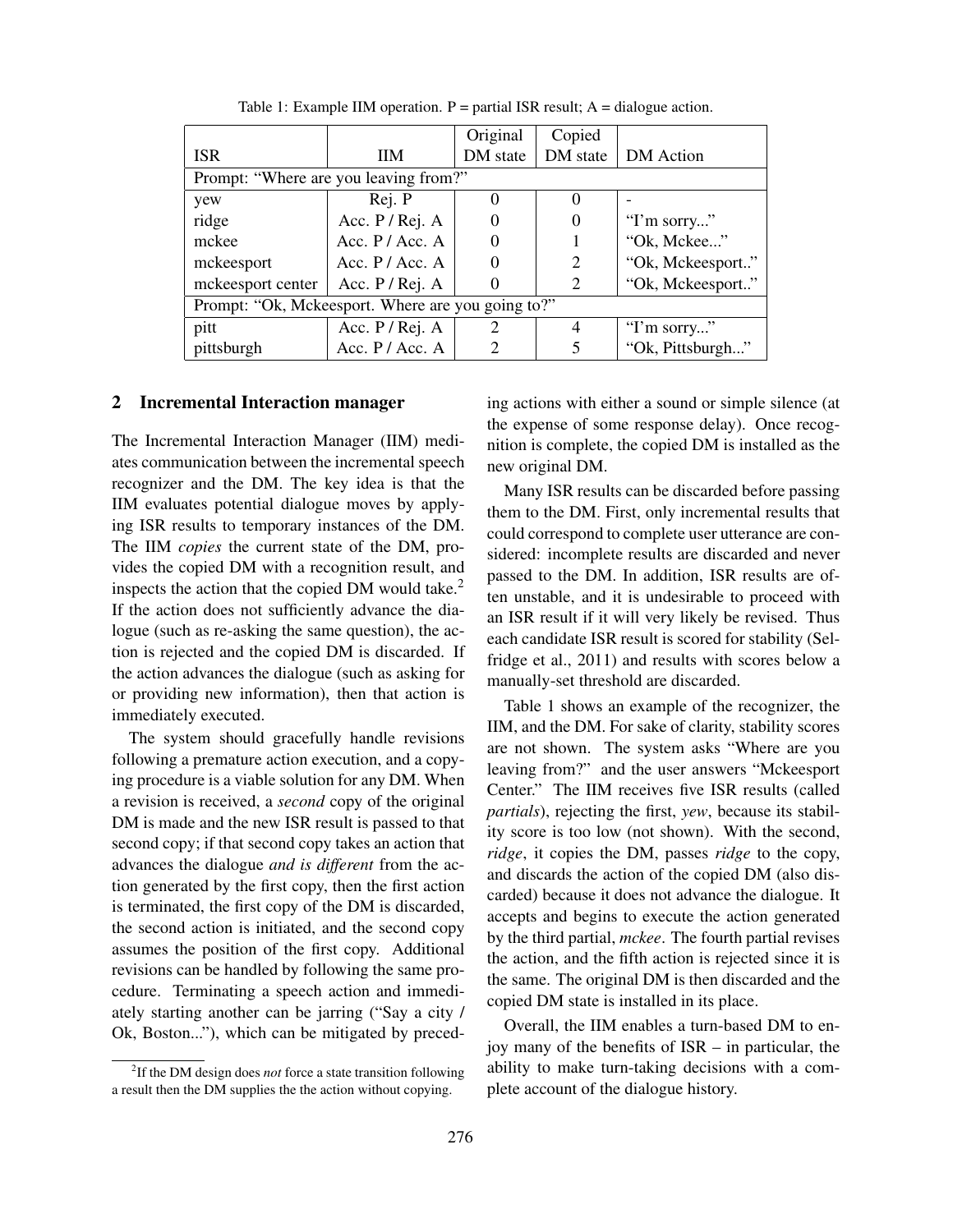# 3 Integrating ISR with a POMDP-based dialogue manager

A (traditional) dialogue manager based on a partially observable Markov decision process (POMDP DM) tracks a probability distribution over multiple hidden dialogue states called a *belief state* (Williams and Young,  $2007$ ).<sup>3</sup> As such, POMDP DMs readily make use of the entire ASR N-Best list, even for low-confidence results — the confidence level of each N-Best list item contributes proportionally to the probability of its corresponding hidden state.

It is straightforward to integrate ISR and a POMDP DM using the IIM. Each item on the N-Best list of an incremental result is assigned a confidence score (Williams and Balakrishnan, 2009) and passed to the POMDP DM as if it were a complete result, triggering a belief state update. Note that this approach is not *predicting* future user speech from partial results (DeVault et al., 2009; Lu et al., 2011), but rather (tentatively) assuming that partial results are complete.

The key benefit is that a belief state generated from an incremental result incorporates all of the contextual information available to the system *from the start of the dialogue until the moment of that incremental result*. By comparison, an isolated incremental result includes only information from the current utterance. If the probability models in the POMDP are estimated properly, belief states should be more accurate than isolated incremental results.

# 4 Experimental design

For our experiments we used a corpus of 1037 calls from real users to a single dialogue system that provides bus timetable information for Pittsburgh, PA (a subsequent version of Williams (2011)). This dialogue system opened by asking the caller to say a bus route number or "I don't know"; if the system had insufficient confidence following recognition, it repeated the question. We extracted the first 3 responses to the system's bus route question. Often the system did not need to ask 3 times; our experimental set contained 1037 calls with one or more attempts, 586 calls with two or more attempts, and 356 calls with three or more attempts. These utterances were all transcribed, and tagged for the bus route they contained, if any: 25% contained neither a route nor "I don't know".

We ran incremental speech recognition on each utterance using Lattice-Aware Incremental Speech Recognition (Selfridge et al., 2011) on the AT&T WATSON<sup>SM</sup> speech recognizer (Goffin et al., 2005) with the same rule-based language models used in the production system. On average, there were 5.78, 5.44, and 5.11 incremental results per utterance (plus an utterance-final result) for the first, second, and third attempts. For each incremental result, we noted its time stamp and interpretation: *correct*, if the interpretation was present and correct, otherwise *incorrect*. Each incremental result included an N-Best list, from which we determined oracle accuracy: *correct* if the correct interpretation was present anywhere on the most recent ISR N-Best list, otherwise *incorrect*.

Each incremental result was then passed to the IIM and POMDP DM. The models in the POMDP DM were estimated using data collected from a different (earlier) time period. When an incremental result updated the belief state, the top hypothesis for the route was extracted from the belief state and scored for correctness. For utterances in the first attempt, the belief state was initialized to its prior; for subsequent attempts, it incorporated all of the prior (whole-turn) utterances. In other words, each attempt was begun assuming the belief state had been running up to that point.

## 5 Results and Discussion

We present results by showing instantaneous semantic accuracy for the raw incremental result (baseline), the top belief state, and oracle. Instantaneous semantic accuracy is shown with respect to the *percent* of the total recognition time the partial is recognized at. An utterance is incorrect if it has no incremental result before a certain percentage.

We show 2 sets of plots. Figure 1 shows only incremental recognition results and excludes the endof-utterance (*phrase*) results; Figure 2 shows incremental recognition results and includes phrase results. It is useful to view these separately since the phrase result, having access to all the speech, is sub-

<sup>&</sup>lt;sup>3</sup>It also uses reinforcement learning to choose actions, although in this paper we are not concerned with this aspect.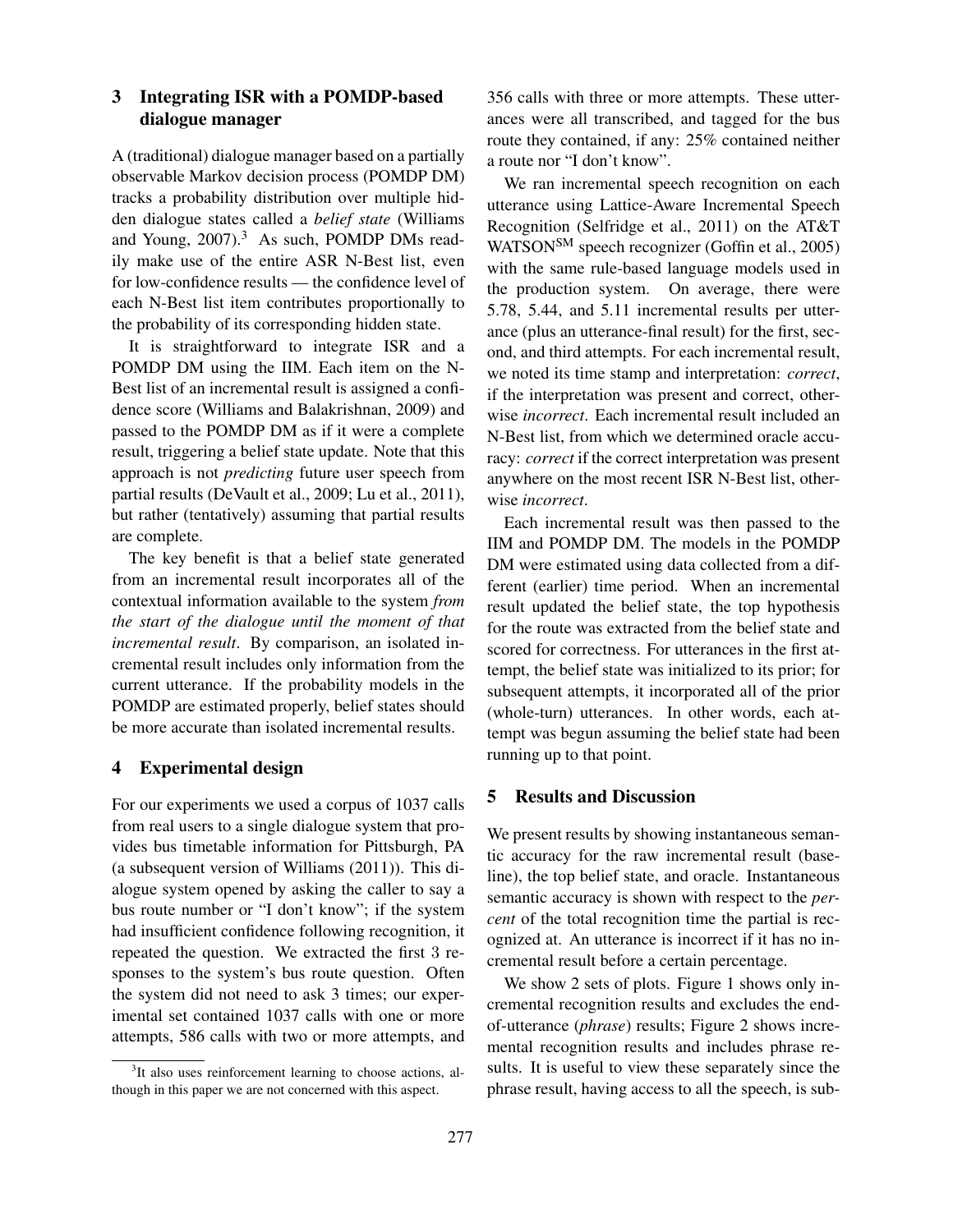

Figure 1: Instantaneous semantic accuracy of incremental results, excluding phrase-final results

Figure 2: Instantaneous semantic accuracy of incremental and phrase-final results



stantially more accurate than the incremental results.

Figure 1 shows that the POMDP is more accurate than the raw incremental result (excluding endof-phrase results). Its performance gain is minimal in attempt 1 because the belief is informed only by the prior. In attempt 2 and 3, the gain is larger since the belief also benefits from the previous attempts. Since the top POMDP result in subsequent attempts is sometimes already correct (because it incorporates past recognitions), the POMDP sometimes meets and occasionally exceeds the oracle during the early portions of attempts 2 and 3.

Figure 2 shows that when end-of-phrase recognition results are included, the benefit of the belief state is limited to the initial portions of the second and third turns. This is because the POMDP models are not fit well to the data: the models were estimated from an earlier version of the system, with a different user base and different functionality. Identifying and eliminating this type of mismatch is an important issue and has been studied before (Williams, 2011).

Taken as a whole, we find that using belief tracking increases the accuracy of partials by over 8% (absolute) in some cases. Even though the final phrase results of the 1-best list are more accurate than the belief state, the POMDP shows better accuracy on the volatile incremental results. As compared to the whole utterance results, incremental results have lower 1-best accuracy, yet high oracle accuracy. This combination is a natural fit with the POMDPs belief state, which considers the whole N-Best list, effectively re-ranking it by synthesizing information from dialogue history priors.

#### 6 Conclusion

This paper has taken a step toward integrating ISR and POMDP-based dialogue systems. The Incremental Interaction Manager (IIM) enables a traditional turn-based DM to make use of incremental results and enjoy many their benefits. When this IIM is paired with a POMDP DM, the interpretation accuracy of incremental results improves substantially. In the future we hope to build on this work by incorporating Reinforcement Learning into turntaking and dialogue action decisions.

### Acknowledgments

Thanks to Vincent Goffin for help with this work, and to the anonymous reviewers for their comments and critique. We acknowledge funding from the NSF under grant IIS-0713698.